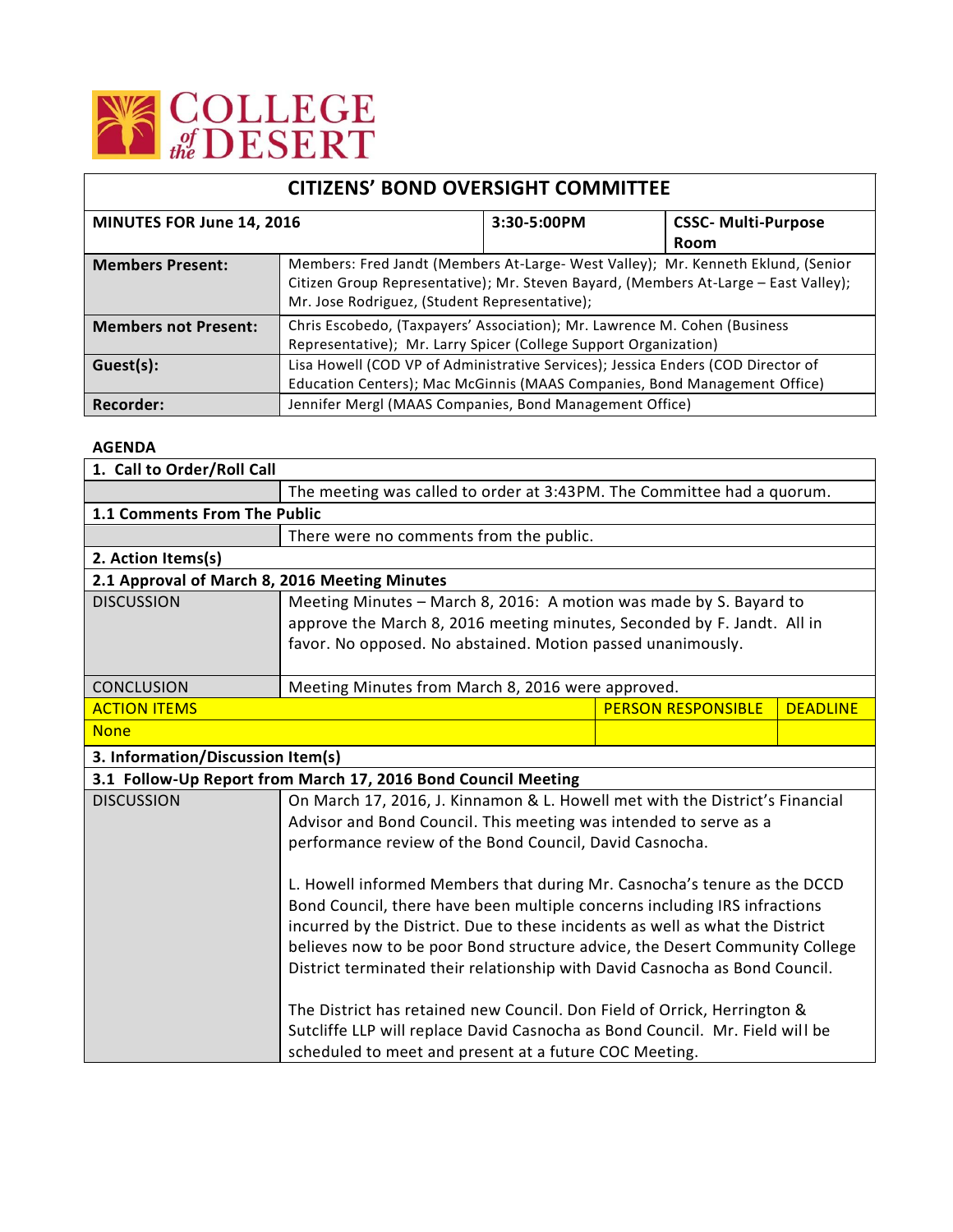| <b>CONCLUSION</b>                          | The Desert Community College District has terminated their Agreement with                                                                                            |                           |                 |  |
|--------------------------------------------|----------------------------------------------------------------------------------------------------------------------------------------------------------------------|---------------------------|-----------------|--|
|                                            | Bond Council, David Casnocha. Mr. Casnocha has been replaced by new Bond                                                                                             |                           |                 |  |
| <b>ACTION ITEMS</b>                        | Council, Don Field of Orrick, Herrington & Sutcliffe LLP.                                                                                                            | <b>PERSON RESPONSIBLE</b> | <b>DEADLINE</b> |  |
| <b>None</b>                                |                                                                                                                                                                      |                           |                 |  |
|                                            |                                                                                                                                                                      |                           |                 |  |
| 3.2 IRS Update on 2005 GO Refunding Bonds  |                                                                                                                                                                      |                           |                 |  |
| <b>DISCUSSION</b>                          | L. Howell reviewed the IRS concerns of the 2005 GO Refunding Bonds. Under                                                                                            |                           |                 |  |
|                                            | the council of David Casnocha, the District issued the entire \$290 million worth                                                                                    |                           |                 |  |
|                                            | of Bonds all at one time. Due to the money sitting beyond the approved time<br>limit, the District has incurred a \$239,000 IRS penalty.                             |                           |                 |  |
|                                            |                                                                                                                                                                      |                           |                 |  |
|                                            | When an entity issues Bond funds, invests the funds and earns more than the                                                                                          |                           |                 |  |
|                                            | issued amount, the entity is subject to an Arbitrage Rebate. Mr. Casnocha<br>advised the District that an Arbitrage calculation was not necessary. Against           |                           |                 |  |
|                                            | the advice of Mr. Casnocha, the District did perform an Arbitrage calculation                                                                                        |                           |                 |  |
|                                            | and discovered that the District owed an Arbitrage Rebate payment. The cost                                                                                          |                           |                 |  |
|                                            | of the Arbitrage calculation is roughly \$6,500.                                                                                                                     |                           |                 |  |
|                                            | L. Howell provided Members with a copy of the letter from the IRS dated May                                                                                          |                           |                 |  |
|                                            | 27, 2016 indicating that their findings conclude that the District's failure to pay                                                                                  |                           |                 |  |
|                                            | in a timely manner was not due to willful neglect.                                                                                                                   |                           |                 |  |
|                                            |                                                                                                                                                                      |                           |                 |  |
| <b>CONCLUSION</b>                          | The District has paid over \$239,000 to the IRS due to penalties. Upon<br>completing the calculation, the District is subject to Arbitrage Penalty.                  |                           |                 |  |
|                                            |                                                                                                                                                                      |                           |                 |  |
| <b>ACTION ITEMS</b>                        |                                                                                                                                                                      | <b>PERSON RESPONSIBLE</b> | <b>DEADLINE</b> |  |
| <b>None</b>                                |                                                                                                                                                                      |                           |                 |  |
| 3.3 New Bond Measure Resolution, July 2016 |                                                                                                                                                                      |                           |                 |  |
| <b>DISCUSSION</b>                          | L. Howell confirmed that the Desert Community College District will move<br>forward with a new Bond Measure in 2016.                                                 |                           |                 |  |
|                                            |                                                                                                                                                                      |                           |                 |  |
|                                            | This new Bond Measure will fund the future phases of the Palm Springs                                                                                                |                           |                 |  |
|                                            | Campus, Indio Campus, and Mecca/Thermal Campus amongst other projects.                                                                                               |                           |                 |  |
|                                            | Enrollment growth has steadily increased, particularly in the West Valley. S.                                                                                        |                           |                 |  |
|                                            | Bayard inquired as to whether the District is certain that they will receive State<br>Funding for the projected enrollment growth. L. Howell confirmed that in 2014- |                           |                 |  |
|                                            | 15 the Desert Community College District saw the second largest unconstrained                                                                                        |                           |                 |  |
|                                            | growth numbers in the State at 11%. Growth continues at 8% for 2015-16 as                                                                                            |                           |                 |  |
|                                            | well as projections of roughly 5% growth in 2016-17. Once a District grows in                                                                                        |                           |                 |  |
|                                            | enrollment, they are able to maintain that Base.                                                                                                                     |                           |                 |  |
|                                            | Upon Board approval at the June 16, 2016 meeting, the District will present the                                                                                      |                           |                 |  |
|                                            | Bond Measure Resolution at the July 2016 Board Meeting. After that time,                                                                                             |                           |                 |  |
|                                            | District staff is not allowed to discuss the Bond Measure during business hours.                                                                                     |                           |                 |  |
|                                            |                                                                                                                                                                      |                           |                 |  |
|                                            | L. Howell was able to confirm that the issuance will be between \$500-600                                                                                            |                           |                 |  |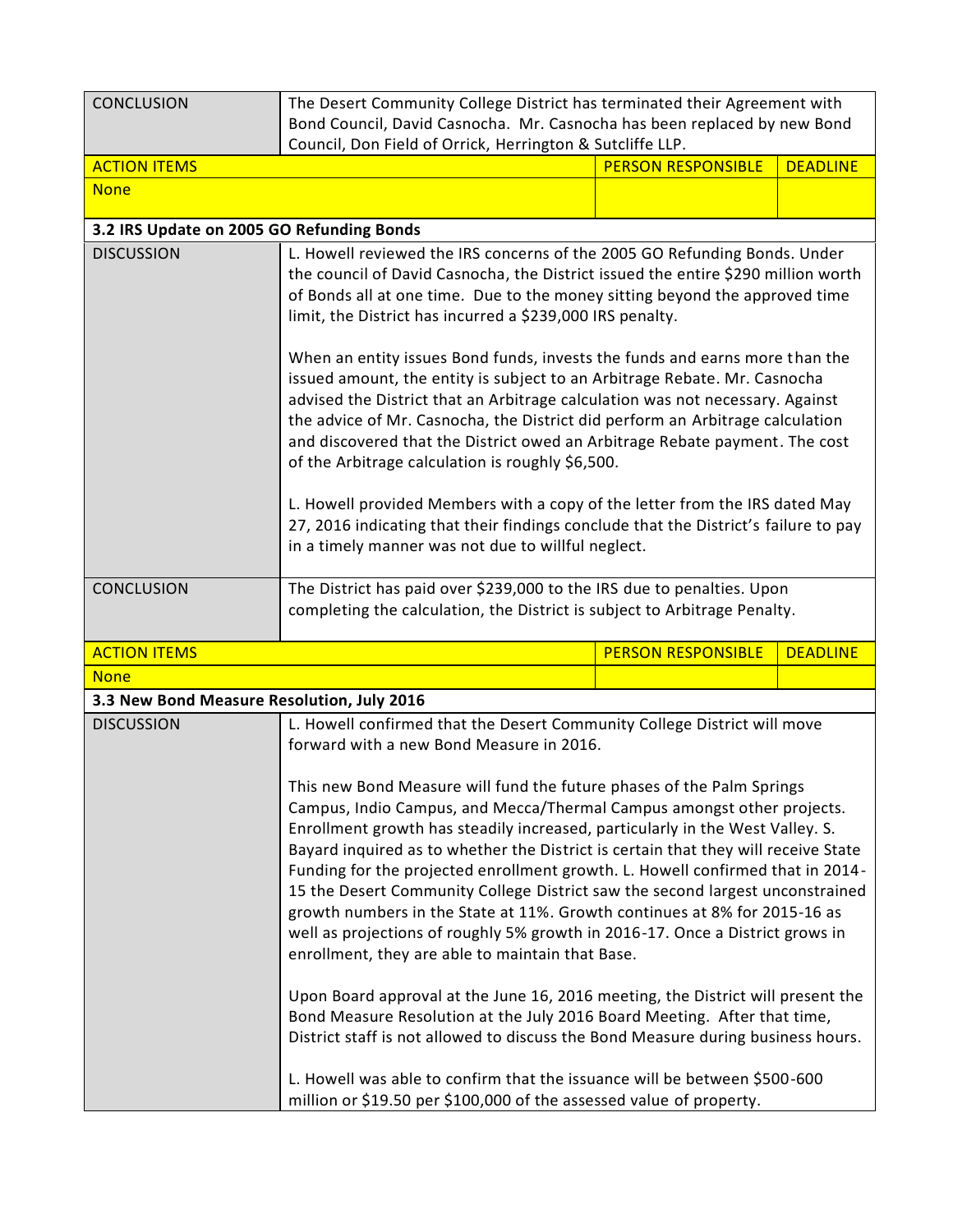| <b>CONCLUSION</b>                                          | Upon Board approval at the June 16, 2016 Board Meeting, the Desert<br>Community College District will move forward with presenting at 2016 Bond<br>Measure Resolution at the July 2016 Board Meeting.                                                                                                                                                                                                                                                                                                                                                                                                                                                                                                                           |                           |                 |  |
|------------------------------------------------------------|---------------------------------------------------------------------------------------------------------------------------------------------------------------------------------------------------------------------------------------------------------------------------------------------------------------------------------------------------------------------------------------------------------------------------------------------------------------------------------------------------------------------------------------------------------------------------------------------------------------------------------------------------------------------------------------------------------------------------------|---------------------------|-----------------|--|
| <b>ACTION ITEMS</b>                                        |                                                                                                                                                                                                                                                                                                                                                                                                                                                                                                                                                                                                                                                                                                                                 | <b>PERSON RESPONSIBLE</b> | <b>DEADLINE</b> |  |
| <b>None</b>                                                |                                                                                                                                                                                                                                                                                                                                                                                                                                                                                                                                                                                                                                                                                                                                 |                           |                 |  |
| <b>3.4 HILB Interior Presentation</b>                      |                                                                                                                                                                                                                                                                                                                                                                                                                                                                                                                                                                                                                                                                                                                                 |                           |                 |  |
| <b>DISCUSSION</b>                                          | M. McGinnis presented a Power Point highlighting some of the possible interior                                                                                                                                                                                                                                                                                                                                                                                                                                                                                                                                                                                                                                                  |                           |                 |  |
|                                                            | finish options of the HILB library. The District is taking their time to ensure the                                                                                                                                                                                                                                                                                                                                                                                                                                                                                                                                                                                                                                             |                           |                 |  |
|                                                            | best design features are being considered for this building as well as ensuring                                                                                                                                                                                                                                                                                                                                                                                                                                                                                                                                                                                                                                                 |                           |                 |  |
|                                                            | that the original Warnake architecture is maintained.                                                                                                                                                                                                                                                                                                                                                                                                                                                                                                                                                                                                                                                                           |                           |                 |  |
| <b>CONCLUSION</b>                                          | Design Development continues on the HILB library using careful consideration                                                                                                                                                                                                                                                                                                                                                                                                                                                                                                                                                                                                                                                    |                           |                 |  |
|                                                            | and respect for the finishes and the original architecture.                                                                                                                                                                                                                                                                                                                                                                                                                                                                                                                                                                                                                                                                     |                           |                 |  |
|                                                            |                                                                                                                                                                                                                                                                                                                                                                                                                                                                                                                                                                                                                                                                                                                                 |                           |                 |  |
| <b>ACTION ITEMS</b>                                        |                                                                                                                                                                                                                                                                                                                                                                                                                                                                                                                                                                                                                                                                                                                                 | <b>PERSON RESPONSIBLE</b> | <b>DEADLINE</b> |  |
| <b>None</b>                                                |                                                                                                                                                                                                                                                                                                                                                                                                                                                                                                                                                                                                                                                                                                                                 |                           |                 |  |
| 3.5 Reappointment/Appointment Process                      |                                                                                                                                                                                                                                                                                                                                                                                                                                                                                                                                                                                                                                                                                                                                 |                           |                 |  |
| <b>DISCUSSION</b><br>CONCLUSION                            | The following positions on the Citizens' Bond Oversight Committee are vacant:<br><b>Business Representative</b><br>Senior Citizen Group<br>Taxpayers' Association<br>Member-At-Large West Valley<br><b>Student Representative</b><br>L. Howell reminded all Members that if these open positions go unfilled, the<br>Committee will be unable to achieve a quorum therefore the meeting will be<br>canceled.<br>L. Howell has asked that all Members reach out to anyone they may know who<br>would be a good fit for the positions listed above and encourage them to apply.<br>The application can be found on the College of the Desert website.<br>There are many open positions on the Citizens' Bond Oversight Committee. |                           |                 |  |
|                                                            | Please encourage anyone who would be a good fit for this Committee to apply.                                                                                                                                                                                                                                                                                                                                                                                                                                                                                                                                                                                                                                                    |                           |                 |  |
| <b>ACTION ITEM</b>                                         |                                                                                                                                                                                                                                                                                                                                                                                                                                                                                                                                                                                                                                                                                                                                 | <b>PERSON RESPONSIBLE</b> | <b>DEADLINE</b> |  |
| <b>None</b>                                                |                                                                                                                                                                                                                                                                                                                                                                                                                                                                                                                                                                                                                                                                                                                                 |                           |                 |  |
| 3.6 Bond Projects Update and Bond Project Financial Report |                                                                                                                                                                                                                                                                                                                                                                                                                                                                                                                                                                                                                                                                                                                                 |                           |                 |  |
| <b>DICUSSION</b>                                           | M. McGinnis reviewed all project and financial updates from the Bond Citizens'                                                                                                                                                                                                                                                                                                                                                                                                                                                                                                                                                                                                                                                  |                           |                 |  |
|                                                            | Oversight Committee Report dated June 14, 2016.                                                                                                                                                                                                                                                                                                                                                                                                                                                                                                                                                                                                                                                                                 |                           |                 |  |